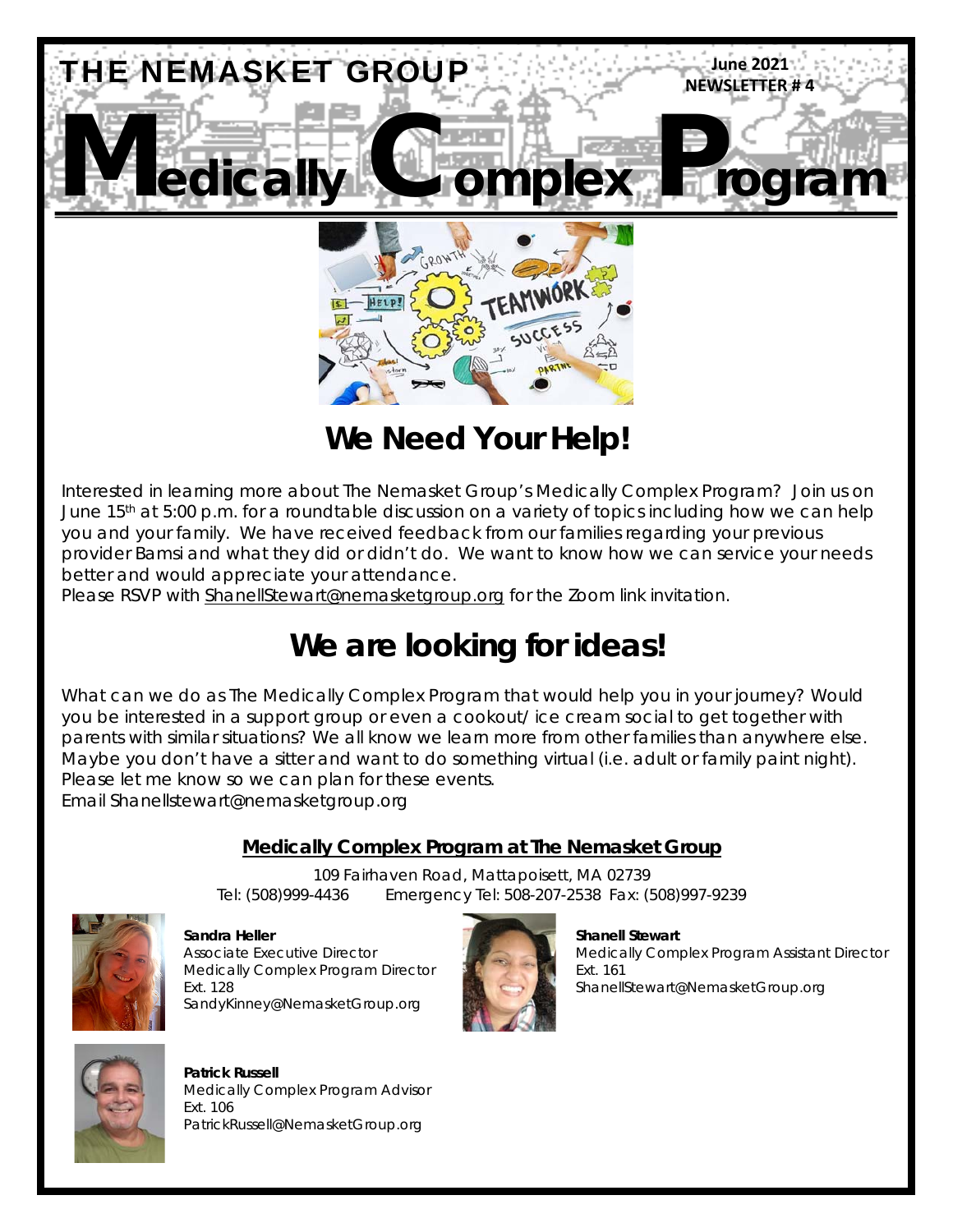### **500 CEOs Commit To Prioritizing Disability Inclusion**

https://www.disabilityscoop.com/2021/05/19/500-ceos-commit-to-prioritizing-disability-inclusion/29347/

by Shaun Heasley | May 19, 2021

The chief executives of Apple, Google, Coca-Cola, Procter & Gamble, Sony and hundreds of other international organizations are committing to advance disability inclusion. The companies are part of a group known as The Valuable 500 that first formed at the 2019 World Economic Forum Annual Meeting in Davos, Switzerland in an effort to improve life for people with disabilities.

Now, the collaborative says it has reached its goal of signing on 500 members, which collectively represent over \$8 trillion in annual revenue and more than 20 million employees globally.

Each organization has made a public pledge to promote disability inclusion in one way or another. Some companies have appointed advisory boards or launched advertising campaigns featuring people with disabilities, while others like Tommy Hilfiger and Ugg have developed adaptive products and companies like Unilever and Auto Trader have enhanced employment opportunities.

As part of a second phase of the group's efforts, those behind The Valuable 500 said 13 member companies will work together to facilitate a jobs portal made by people with disabilities, conduct a brand audit to learn more about consumers with disabilities and promote accessibility skills in upcoming technology professionals, among other efforts.

"There is plenty more business leaders globally can and must do to better serve the 1.3 billion people worldwide with disabilities," said Paul Polman, chairman of The Valuable 500 and a former CEO of Unilever. "The commitments made by the 500 global companies over the course of the last two years have already made a tangible difference, and I greatly look forward to playing a role in activating this network and accelerating disability inclusion worldwide.

# **Raising a Medically-Complex Child**

https://handtohold.org/raising-a-medically-complex-child/



There are more than 6,000 rare diseases in the world, and approximately 1 in 2,000 people have been diagnosed with one. Every person and/or family affected by rare disease is different in their own way, but we all share the same problem: we are "rare" and often even the medical community doesn't know what to make of our diagnosis.

My 11-year old, Mighty Z, is affected with a rare disease that affects only 800 children worldwide. Her disease does not discriminate on the basis of race, or gender, and it is known by two different names: Ondine's Curse (its first and oldest name) and Congenital Central Hypoventilation Syndrome or"CCHS" (its modern name). CCHS is a central nervous system disorder in which the autonomic (involuntary) control of breathing is low. For Mighty Z and other CCHS patients, this means that the respiratory response to oxygen and carbon dioxide is sluggish at best during the day; and, it is absent at night, when sick and/or when stressed.

*Continued…*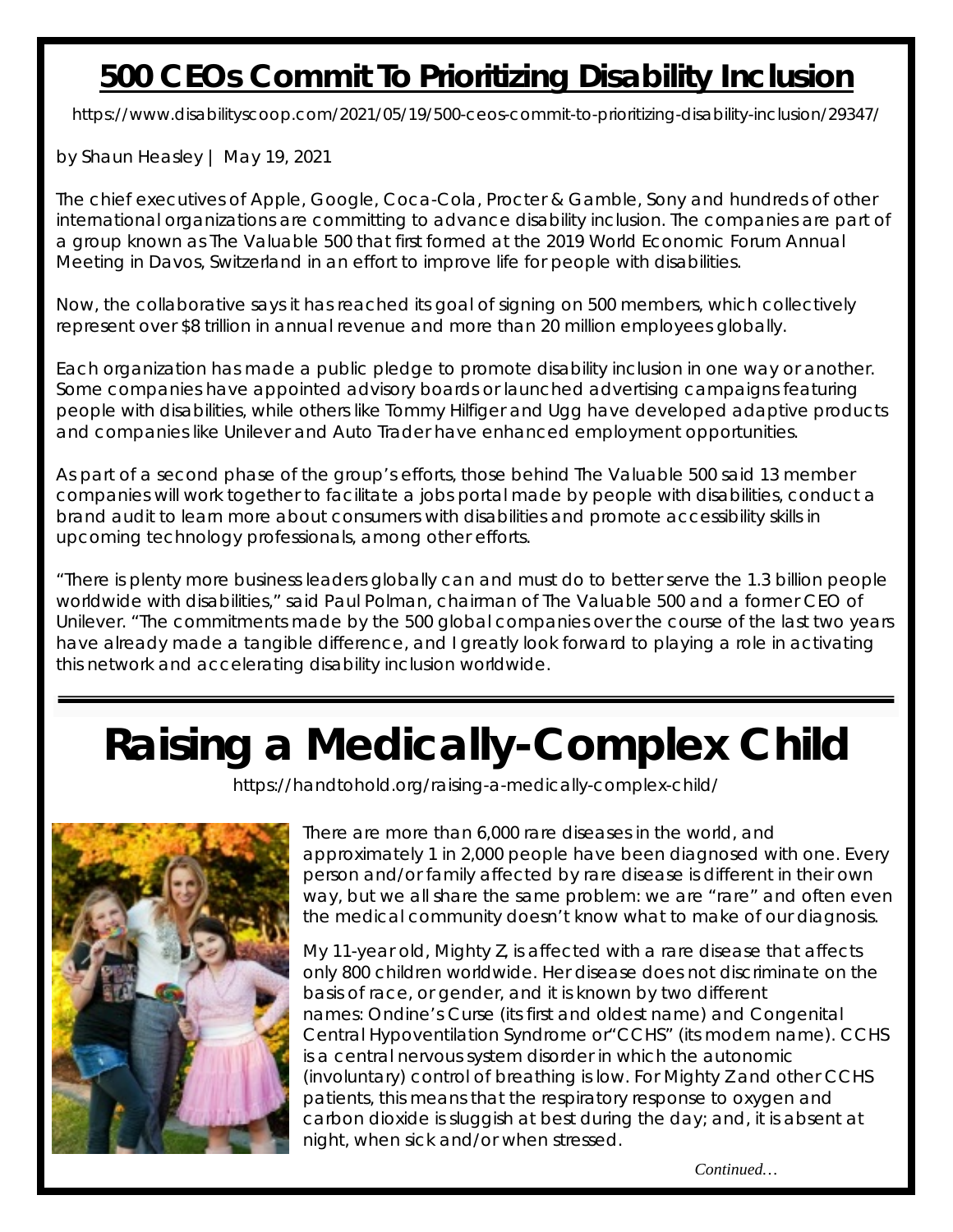#### *Continued…*

There is often (but not always) a gene mutation component to CCHS. The PHOX2B gene provides instructions for making a protein that acts early in development to help promote the formation of nerve cells (neurons) and regulate the process by which the neurons mature to carry out specific functions (differentiation). The protein is active in the neural crest, which is a group of cells in the early embryo that give rise to many tissues and organs. Neural crest cells migrate to form parts of the autonomic nervous system, many tissues in the face and skull, and other tissue and cell types. The PHOX2B mutation associated with CCHS adds extra alanines to the polyalanine tracts in the PHOX2B protein. This type of mutation is called a polyalanine repeat expansion.

If someone has the PHOX2B mutation their CCHS diagnosis is clear. Unfortunately, absence of the mutation does not necessarily rule out CCHS – if a patient's symptoms look like and act like CCHS, the diagnosis can be made even though the PHOX2B gene tests normal.

Because of CCHS, life is in many ways altered for Mighty Z. As a baby she was trached and ventilated 24-hours a day until I could teach (sprint) her to breathe off the ventilator at night. Sprinting is a very tedious process, and sometimes it was literally two steps forward, and then three steps back. There were times when I felt like throwing in the towel and giving up, but then I would look at my beautiful little girl and just know that I could never give up. Mighty Z is a fighter, and I had to be one as well. After many long battles, we finally won the war. In our case, winning the war meant that when she was 2-years old, we were able to get Mighty Z to where she was ventilatordependent only 12-hours/day.

As you might well expect, Mighty Z's milestones were delayed. On top of teaching her to breathe via the sprint method, I also had to teach her to hold her bottle, roll over, feed herself, crawl, walk and talk. Each small success was huge in my eyes, and it was hard to make others understand why I was so excited that Mighty Z was finally able to do what their children did naturally. I feel that as parents of medically-complex children, we all understand the joyous feeling of these small accomplishments. As I have walked down this road as a special needs mother, I have found that until you know the deepest pain, you can never really know the deepest joy.

At 11-years old, Mighty Z is still dependent on her machines 12-hours a day. She feels that she is normal and even typical, and she does not see herself as being different than any other child. Mighty Z knows that she has a disease, and at night I have to "plug" her in, but as she sees it, everybody has "issues," and CCHS is just her issue. I often marvel how that she can just accept this disease and move on, when at times I need to pull myself off the floor.

Every couple of months, we grace the doors of specialist after specialist, as doctor office visits are just part and parcel of caring of taking care of Mighty Z. She has gone to school with IV's and heart monitors, and she has missed birthday parties she wanted to attend because she needs a scan, test, treatment and/or some other such medical procedure. Through it all, Mighty Z is a testament to fortitude and grace as she undergoes these pokes and prods, and she is always the one with a smile on her face and a ready hug for those who are in need.

Mighty Z goes to a regular mainstream private school, and she thrives there. She has many friends, and she is always sought after at lunch and at recess to play. She plays the piano beautifully, and she sings in the school choir. In short, Mighty Z lives a very full and rich life. Though I suspect we have to more frequently rush her to the ER and that we spend more of our vacation time in the PICU than do most families, this is our "normal", and to us it isn't such a big deal. Many dinner parties have been cut short simply because Mighty Z was falling asleep – and for us, that means that particular party is over. Early-nights because of CCHS notwithstanding, there isn't an ounce of quit in Mighty Z – as long as that is the case, there won't be an ounce of quit in us, either.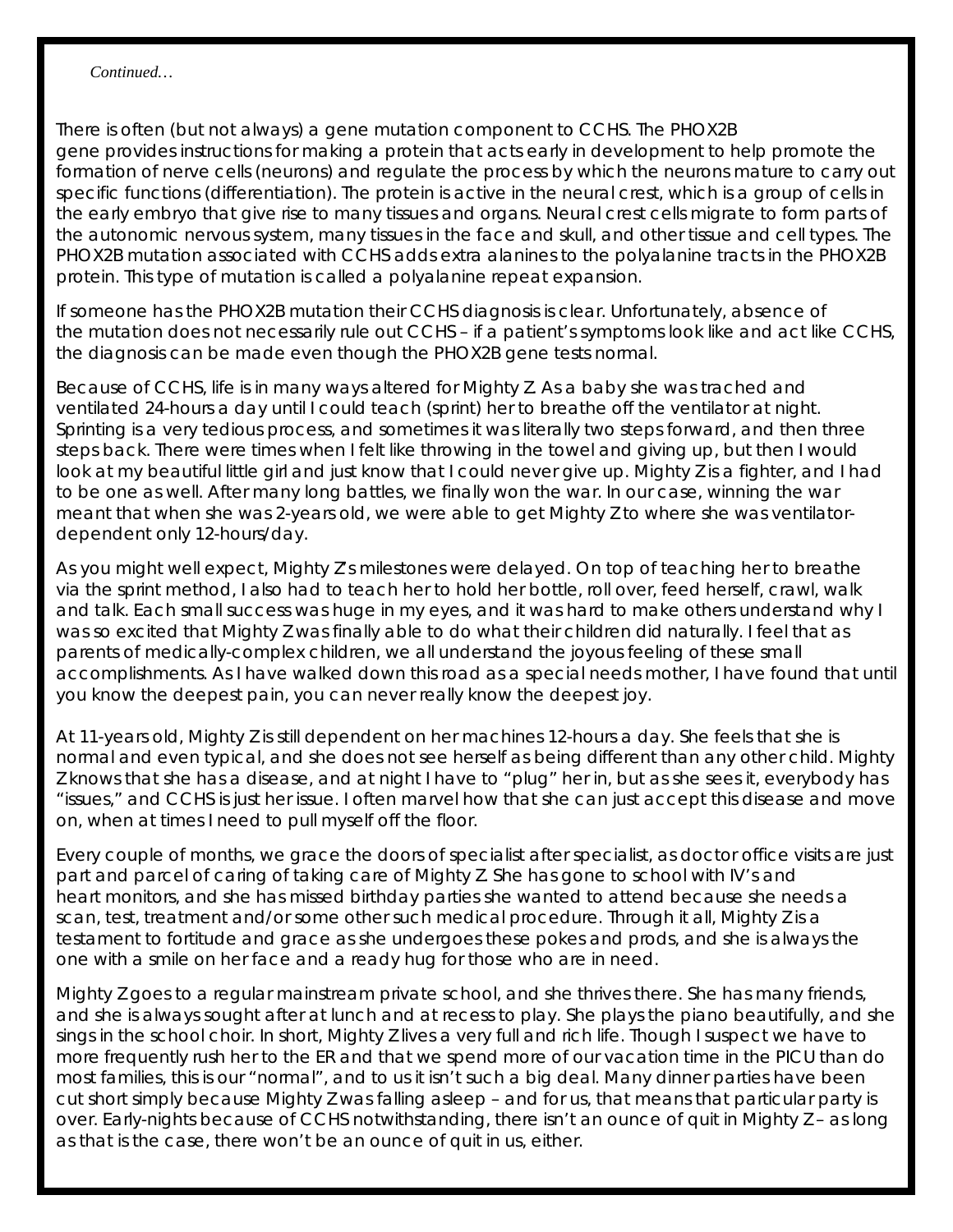# **5 Simple Ways To Support Disability Activism**



Disability activism is empowering.

For some disabled people who get involved, it opens up avenues for friendship and "chosen family" among other disabled people that they may have missed all of their lives. In some circles at least, disability activists are admired. Activism can be a strong source of pride. Disability activism is also useful. It makes real positive change.

But not everyone can become a full-time activist, or even a part-time advocate for more than an occasional personal need. There can be many reasons for this: Effective activism takes time and effort to learn, and calls for personal sacrifice of time, energy, and resources that many disabled people and their allies just don't have.

Some disability activism activities are still –– unfortunately and shamefully –– inaccessible to some disabled people. Some people have personalities that are well suited to activism, while others don't. Some people enjoy activism and are naturally good at it. Many are not.

Modern social justice activism, including disability activism, often seems intimidating, even scary. People are worried they don't know enough, or are afraid of being publicly humiliated for "mistakes" they might make and people they might offend.

But none of these are enough reason to shun disability activism entirely, if its goals are your goals. There are ways to help that don't require full-on commitment or a wholesale change in your life and personality.

#### PROMOTED

1. Share disability articles and action alerts on your social media platforms

This is especially helpful if you have "friends" and "followers" from other professions and communities, who don't spend much time with disability issues. Your credibility with them may prompt at least a few of them to read and think about disability issue for the first time, or from a new perspective.

#### Examples:

Share an article to your Facebook page explaining why the Biden Administration included home care in its infrastructure plan. Tweet about why current voting rights debates matter to you as a disabled person. Post a creative and compelling disability rights meme to Instagram.

2. Amplify the voices and work of disabled activists

Social media in particular has built-in ways for you to boost what other people are saying and doing. *Continued…*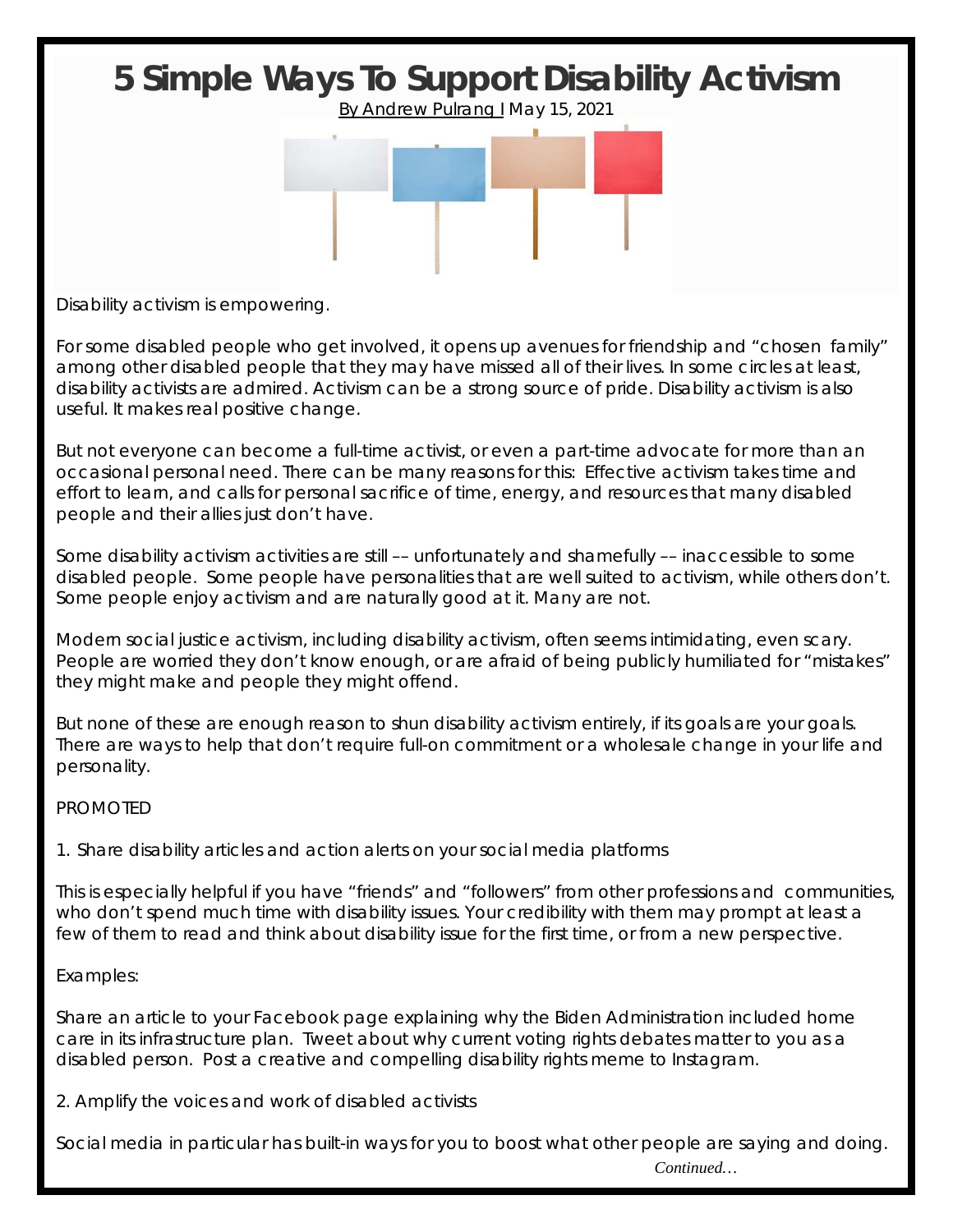#### *Continued…*

Boosting other people's work and ideas is a valid and valuable way to contribute to disability issue discussions, especially if you don't yet feel comfortable explaining things in your own words.

It's also a way to "pass the mic" to others who struggle to be heard, but have something valuable to say. Non-disabled allies and disability activists especially should make it a priority to share the words and work of activists who have disabilities themselves.

#### Examples:

If you aren't sure how to express your own views on especially contentious issues –– like disability and racism, conflicting interpretations of autism, or different takes on the "right" terms to use for disability – – you can share or retweet things other people have said that you like or think are interesting.

When you feel passionately as a non-disabled parent about bullying of disabled kids in schools, or funding for disability support services, try sharing and endorsing what disabled people themselves are saying and doing, before giving your own take.

Social media isn't the only place to do this. You can also center disabled activists' work in conversations, presentations, and your own writing. Just remember to cite them properly. Social media essentially does for you. So offline, you must be careful not to imply that someone else's words and ideas are your own.

3. Tell your own disability story

This is often the best way to start having your own say. Begin by explaining exactly how a disability issue affects you as a disabled person, or as an ally to a disabled person. If you are a non-disabled ally though, like a parent or spouse, make sure not to confuse your story with your disabled loved one's own story. They may be related, but they aren't the same. You can only really tell your story from your point of view.

Also, don't stop with your story. If your goal is some kind of concrete change, don't just tell your story to make people feel bad for you, or to center your own struggle only. Whenever possible, draw clear connections between your personal situation and a broader disability issue, how it affects other disabled people, and actions your audience can take to address the issue.

#### Examples:

Describe in detail how home care works for you, or how your life would improve with home care, and ask people to support home care funding.

Explain your concern as a parent of a disabled child about problems in your child's schooling, and ask people to support better funding of support services, or enforcement of the Individuals with Disabilities Education Act.

Again, don't speak for a disabled child, spouse, or other family member, even if they don't have readily available means to speak for themselves. Tell your story, and how it includes them. Advocate with them, not for them. That may seem like a small distinction, but in the long run it means a lot.

4. Connect advocacy for yourself or a loved one with a disability, and activism for the broader disability community. It can be useful to think of this by calling the persuasion work you do to solve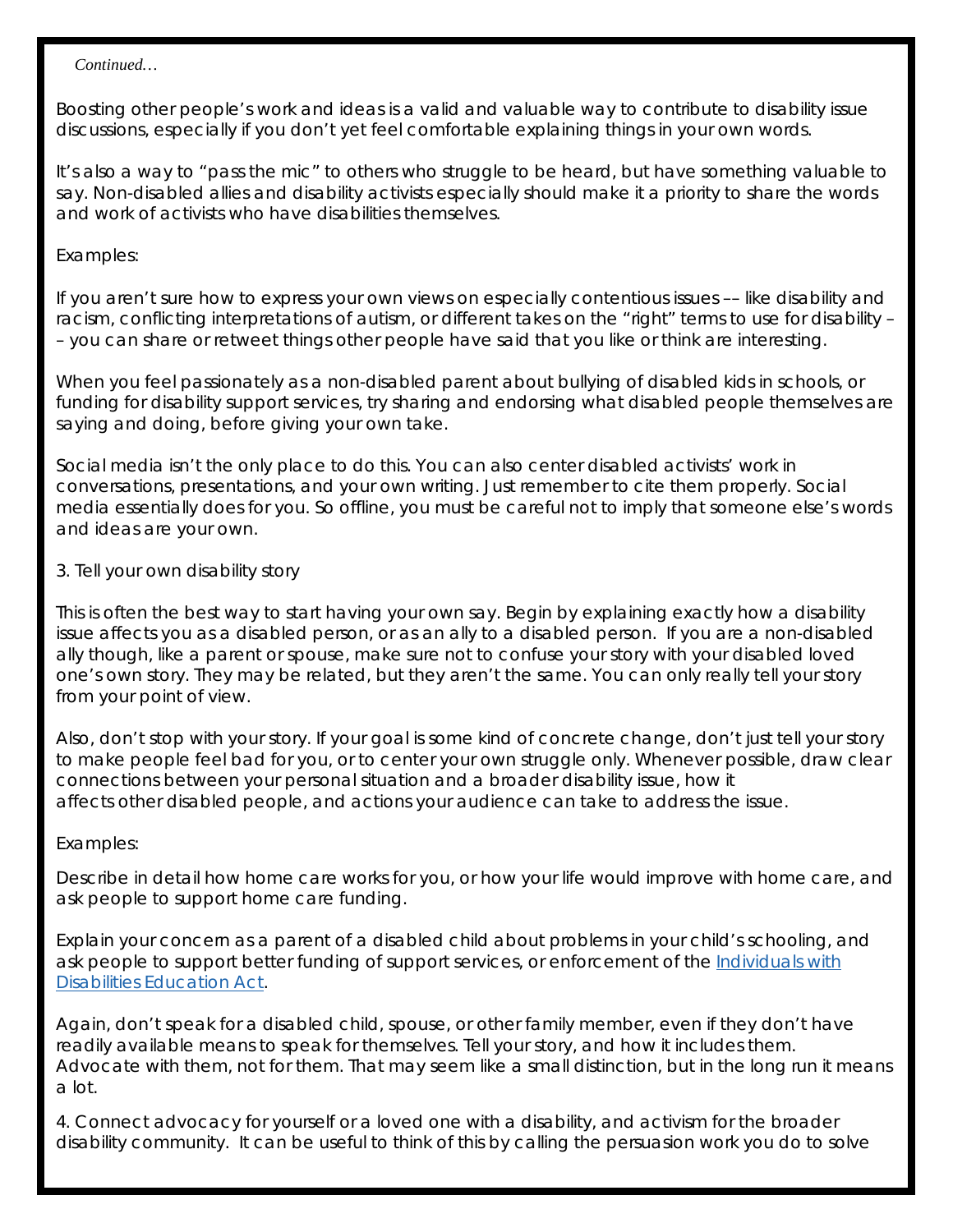#### *Continued…*

your own disability-related needs and conflicts "advocacy," and work with others on broader disability policies and practices "activism."

Both advocacy and activism are important and have their place. But their goals, methods, and tactics are often quite different. And carefully-chosen activism has enormous potential to expand the scope and positive impact of effective advocacy, beyond yourself or your family alone.

#### Examples:

As you advocate for accessibility at a restaurant you would like to dine at but can't, pay attention to local enforcement of all accessibility codes, and what's happening nationally on enforcement and defense of the Americans with Disabilities Act.

After going through a few of your own advocacy battles with an employer, you may find yourself well equipped for some activism on employment discrimination laws and disability accommodation practices in workplaces. If you have found some measure of success in a number of difficult areas of living with disabilities, look for ways to support other disabled people, and improve the conditions they will have to face in the future.

5. Remember disability issues when you vote

Disabled people have been voting in greater numbers in recent years. But disabled people on average still register and vote at lower rates than non-disabled people. And it is still hard to pin down whether there is a coherent "disability vote," with identifiable, predictable points of view. That's partly because it's not clear how much disabled people factor in their disability experiences when they do vote.

You don't have to make disability your top political priority to make a difference with your ballot. You don't have to set aside all of your deepest opinions. You don't have to put your disability in charge of your vote. But it makes sense to at least find out where candidates stand on disability issues that will affect your life or the lives of disabled people you care about. That means insisting that candidates take the time to develop meaningful positions on disability issues.

#### Examples:

Whether online, in-person, or both, takes every opportunity to ask candidates who will be on your ballot about disability issues you care about most. Ask about national issues like Social Security and disability rights laws, state issues like home care funding, and local issues like street, sidewalk, and public building accessibility. Give candidate's stands on disability issues equal standing in your thinking to more mainstream issues like national defense, civil liberties, and domestic spending. Realize that issues important to you as a disabled voter may be important to all voters, whether they realize it or not.

These tips are meant to be simple, though not necessarily easy. At least some of them are accessible to just about anyone, regardless of experience or expert knowledge.

One of the keys to getting started is resolving not to center yourself from the outset. Be willing to share the stage and be a voice in a chorus. It truly can be as important and rewarding in disability activism to work behind the scenes as it is to be a lead actor or soloist.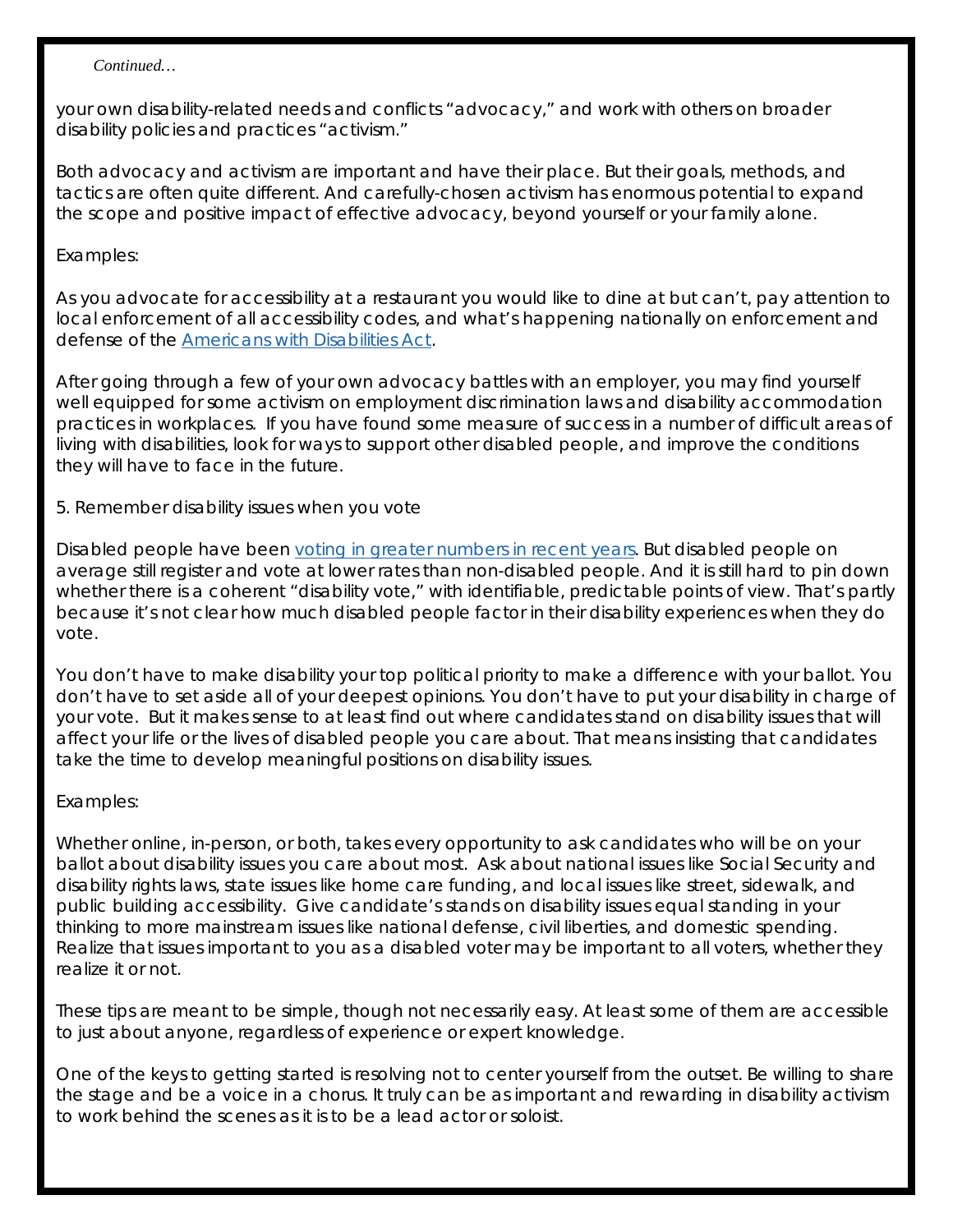### **FREE Estate Planning for Special Needs**



#### **Webinar with a Massachusetts' based special-needs law firm.**

**June 1st, 2021** 

**10 a.m.** 

Free. Learn why some wills do not work, even when drafted correctly, the necessary steps to protect your home from future nursing home expenses, and how to reduce estate death taxes.

#### **Topics include:**

- How to protect your property, and reduce estate taxes
- Why up-to-date health care proxies and powers of attorney are now crucial
- How the new SECURE Act (of December 2019) can impact your estate planning
- Why a HIPAA release is essential in obtaining medical information
- How to keep your family out of probate
- How to obtain a free virtual estate planning meeting

Once you register, you will receive an email with simple instructions for connecting to the webinar.

\* The speaker will be Tax Attorney Michael T. Lahti.

**To RSVP or for more information visit** www.fletchertilton.com/seminars-events or contact 508.459.8000

### **Epilepsy Support: Seizure First Aid & Recognition**



**Webinar with the Epilepsy Foundation New England.**

**June 24th, 2021** 

**To RSVP or for more information, visit** https://epilepsynewengland.org/events and scroll down to your desired event, or contact 617-506-6041 or email info@epilepsynewengland.org.

Do you know someone with epilepsy? Would you know what to do if they had a seizure with you?

- $\div$  This is a one hour, online class.
- Learn about different types of seizures and what to do to help and keep someone safe.

Epilepsy Foundation New England is a 501 c 3 nonprofit organization whose mission is to help people and families affected by epilepsy in New England. They serve the Maine, Massachusetts, New Hampshire, and Rhode Island communities affected by epilepsy.